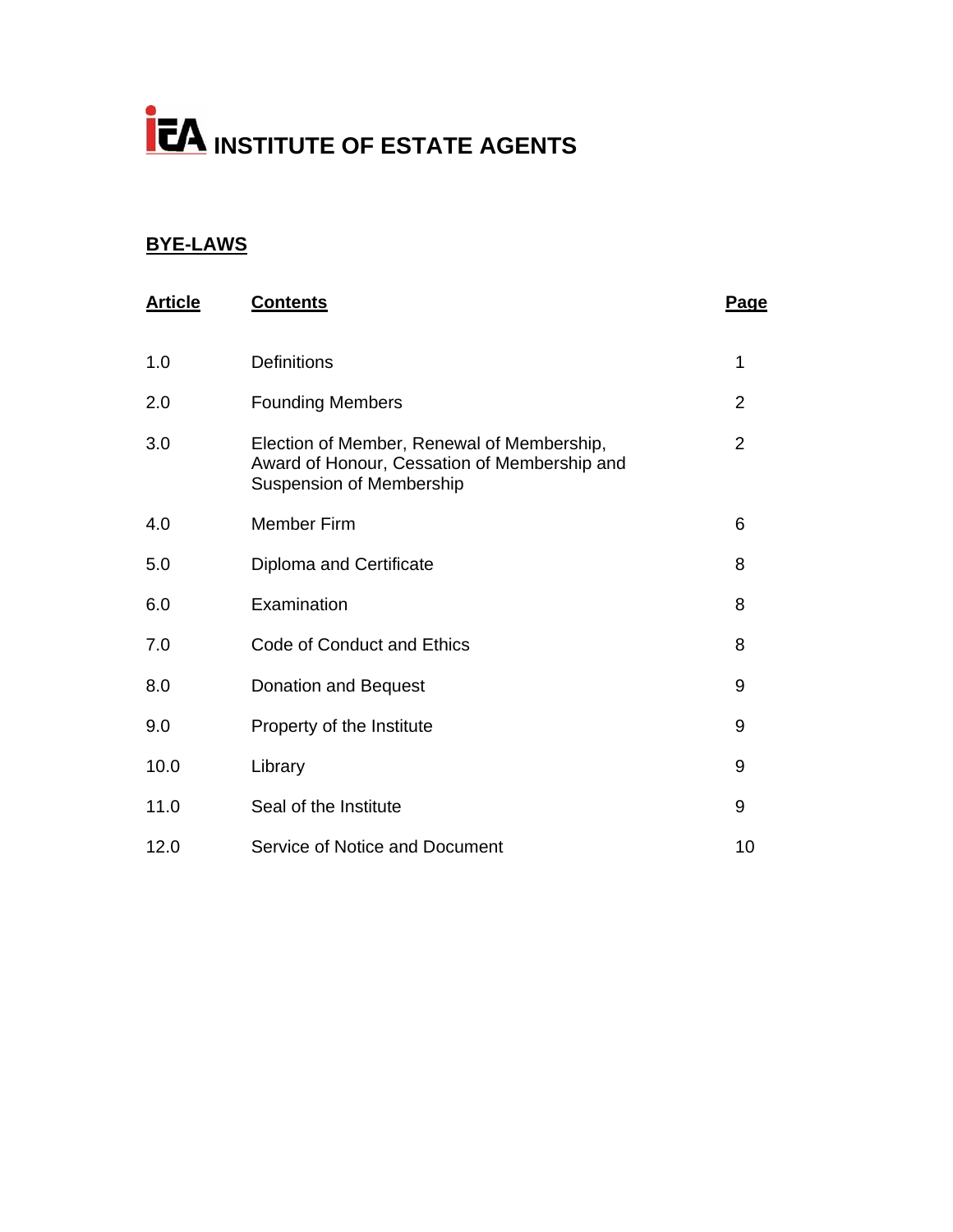# **BYE-LAWS OF THE INSTITUTE OF ESTATE AGENTS**

# 1.0 **DEFINITION**

1.1 In these Bye-Laws, the following expression shall, unless the context otherwise requires, have the following meanings:

|            | <b>Expression</b>                    | <b>Meaning</b>                                                                                                                                                                                                             |
|------------|--------------------------------------|----------------------------------------------------------------------------------------------------------------------------------------------------------------------------------------------------------------------------|
| 1.1.1      | <b>Annual Accounts</b>               | The Income and Expenditure Account and<br>Balance Sheet required to be presented at<br>every Annual General Meeting                                                                                                        |
|            | 1.1.2 Body Corporate                 | A firm, company or corporation registered<br>under the Business Registration Act (Cap.<br>32) or the Companies Act (Cap.50)                                                                                                |
|            | 1.1.3 Bye-Laws                       | These Bye-Laws including any alteration,<br>amendment or addition thereto                                                                                                                                                  |
|            | 1.1.4 Calendar Year                  | A period from 1 <sup>st</sup> January to the 31 <sup>st</sup><br>December of each year and includes part of<br>a Calendar Year. For purposes of Articles<br>8.0 and 10.0 of the Constitution it is a period<br>of 365 days |
|            | 1.1.5 Council                        | A Council for the time being of the Institute<br>duly elected at a General Meeting                                                                                                                                         |
|            | 1.1.6 Disciplinary Board             | A Board duly elected at a General Meeting                                                                                                                                                                                  |
|            | 1.1.7 Estate Agent or House<br>Agent | A person who acts as an agent for the<br>transaction of real properties                                                                                                                                                    |
|            | 1.1.8 Financial Year                 | A period of one year from 1 <sup>st</sup> February to<br>31 <sup>st</sup> January inclusive                                                                                                                                |
| 1.1.9 Form |                                      | The Forms prescribed by the Council<br>pursuant to the Bye-Laws                                                                                                                                                            |
|            | 1.1.10 Institute                     | Institute of Estate Agents                                                                                                                                                                                                 |
|            | 1.1.11 Mediation Board               | A Board duly elected at a General Meeting                                                                                                                                                                                  |
|            | 1.1.12 Member                        | A Distinguished Fellow, Honorary Fellow,<br>Fellow,<br>Accredited Ordinary Member,<br>Ordinary Member, Associate Member and<br><b>Student Member</b>                                                                       |
|            | 1.1.13 Member Firm                   | A body corporate whose principal licensee                                                                                                                                                                                  |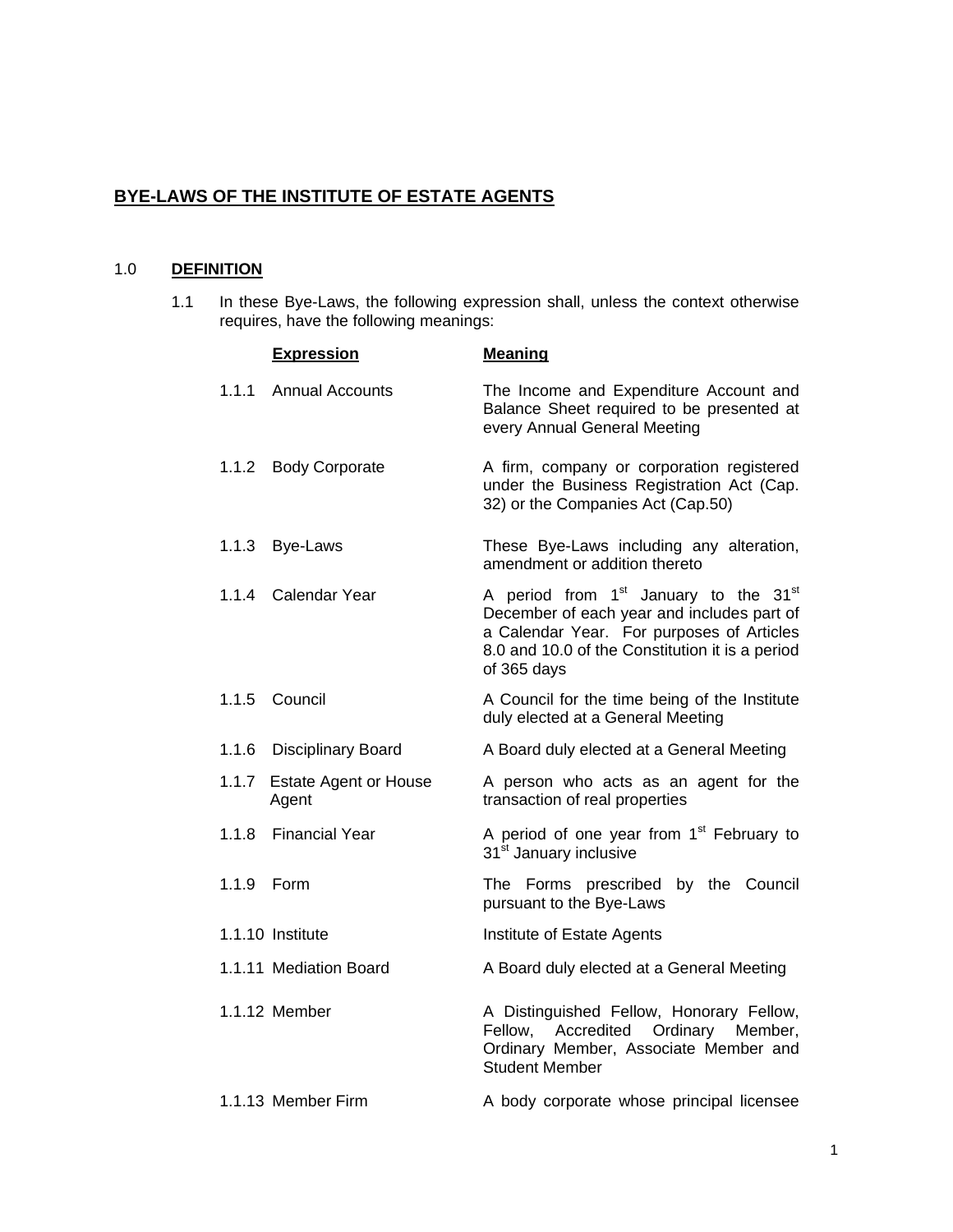|             |                            | is either a, Distinguished Fellow, Honorary<br>Fellow, Fellow or Accredited Ordinary<br>Member and Voting Member of the Institute<br>and all estate agents, directly employed or<br>otherwise, of the body corporate who are<br>Members of the Institute |
|-------------|----------------------------|----------------------------------------------------------------------------------------------------------------------------------------------------------------------------------------------------------------------------------------------------------|
| 22 Nov 2001 | 1.1.14 Non-voting Member   | A Honorary Fellow, Associate Member,<br>Affiliate Member or Student Member and<br>other<br>whose<br>member<br>such<br>annual<br>subscription fee and/or other contributions<br>and dues which are in arrears and/or<br>suspended for whatsoever reasons  |
| 22 Nov 2001 | 1.1.15 Register of Members | Deleted                                                                                                                                                                                                                                                  |
| 6 Aug 2002  | 1.1.16 Voting Member       | A Distinguished Fellow, Fellow, Accredited<br>Ordinary Member or Ordinary Member who<br>has paid the annual subscription fee on or<br>before the 31 <sup>st</sup> day of March in each                                                                   |

1.2 The meanings of the above expressions shall also apply to expressions used in the Constitution and Code of Conduct and Ethics of the Institute of Estate Agents.

and dues

calendar year and all other contributions

# **2.0 FOUNDING MEMBERS**

2.1 The founding Members shall consist of the signatories to the Constitution and Bye-Laws together with such persons who as at 12.00 noon the  $9<sup>th</sup>$  day of March 1998 were the designated representative of an Ordinary Member, Associate Member and Affiliate Member of the Association of Singapore Realtors and or Provisional Member, Ordinary Member and Associate Member of the Association of Singapore Real Estate Agents and/or Fellow, Accredited Ordinary Member, Ordinary Member, Associate Member and Student Member of the Society of Singapore Institute of Surveyors and Valuers Accredited Estate Agents and have agreed to become Members of the Institute pursuant to the Resolutions approved by the Association of Singapore Realtors and/or Association of Singapore Real Estate Agents and/or the Society of Singapore Institute of Surveyor and Valuers Accredited Estate Agents ( hereinafter called "the Amalgamated Bodies" ) on the  $28<sup>th</sup>$  day of March 1998.

#### **3.0 ELECTION OF MEMBER, RENEWAL OF MEMBERSHIP, AWARD OF HONOUR, CESSATION OF MEMBERSHIP AND SUSPENSION OF MEMBERSHIP**

#### 3.1 ELECTION OF MEMBER

- 3.1.1 Except as provided for in the provisions of the Constitution :-
	- (a) all persons seeking election to membership of the Institute shall apply for admission to the appropriate category of membership;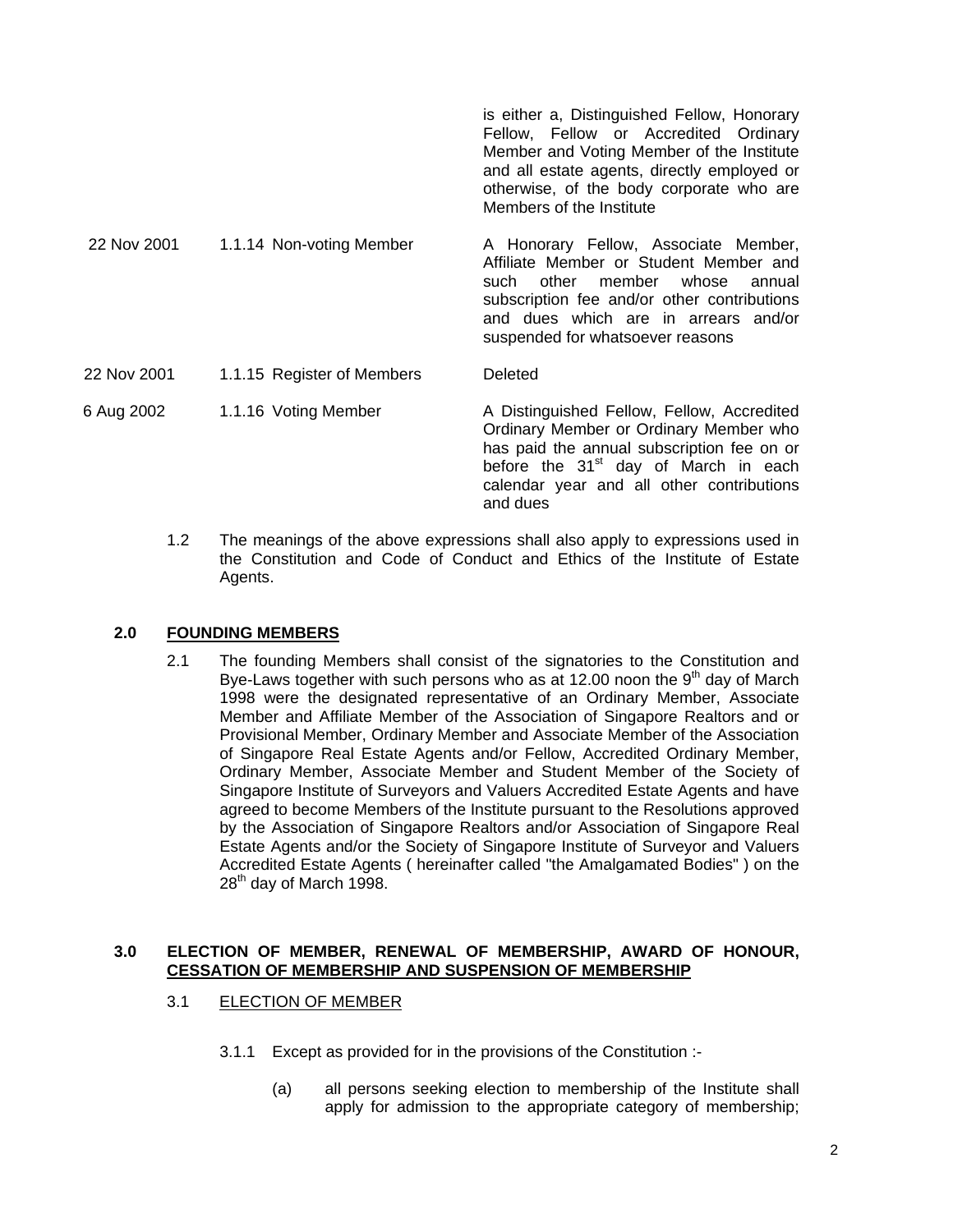viz : Fellow, Accredited Ordinary Member, Ordinary Member, Associate Member, Affiliate Member or Student Member

- 3.1.2 The election of Fellows and Members shall be by the Council at a meeting for which notice of the proposed election shall have been given and the proportion for votes required for election shall be one half (1/2) of all members of the Council.
- 22 Nov 2001 3.1.3 Any person desirous of being admitted as a Member of the Institute shall be proposed and recommended on a proposal form prescribed by the Council. The form shall contain full details of the candidate, shall be subscribed by the candidate and endorsed by 2 Voting Members.
	- 3.1.4 The completed proposal form signed by the candidate shall be delivered to the Honorary Secretary for submission to the Council. The Honorary Secretary on the instructions of the Council shall notify all candidates of the result of their application and a list of those elected shall be made available for inspection by any Member upon request.
	- 3.1.5 The Council may in its absolute discretion, refuse to admit any person to membership without being required to give any reason for such refusal.
	- 3.1.6 Every person duly elected as a Fellow or a Member shall within one (1) month from the date of his notification :-
		- (a) sign and return a form of promise prescribed by the Council undertaking that he shall abide by the Constitution, Bye-Laws and Code of Conduct and Ethics of the Institute and that he shall not at anytime after ceasing to be a Member of the Institute use or permit to be used in conjunction with his name, or the name of any body corporate with which he may be associated, any designation suggesting membership of or connection with the Institute or referring to his past membership thereof
	- and (b) pay the entrance fee, annual subscription fee and such other contributions and dues prescribed in his case

failing which the election to membership shall become void, provided that the Council may in special circumstances extend the time of one (1) month for his compliance.

- 22 Nov 2001 3.1.7 The procedure to be adopted for the formal admission of a Member of the Institute shall be such as the Council may from time to time decide.
- 22 Nov 2001 3.1.8 A copy of the Constitution, Bye-Laws and Code of Conduct and Ethics shall be furnished to every elected Member after compliance with the preceding Bye-Laws.

#### 3.2 RENEWAL OF MEMBERSHIP

- 3.2.1 Membership of the Institute is on a calendar year basis and subject to annual renewal.
- 3.2.2 The membership of any Member shall only be renewed upon compliance with the following conditions : -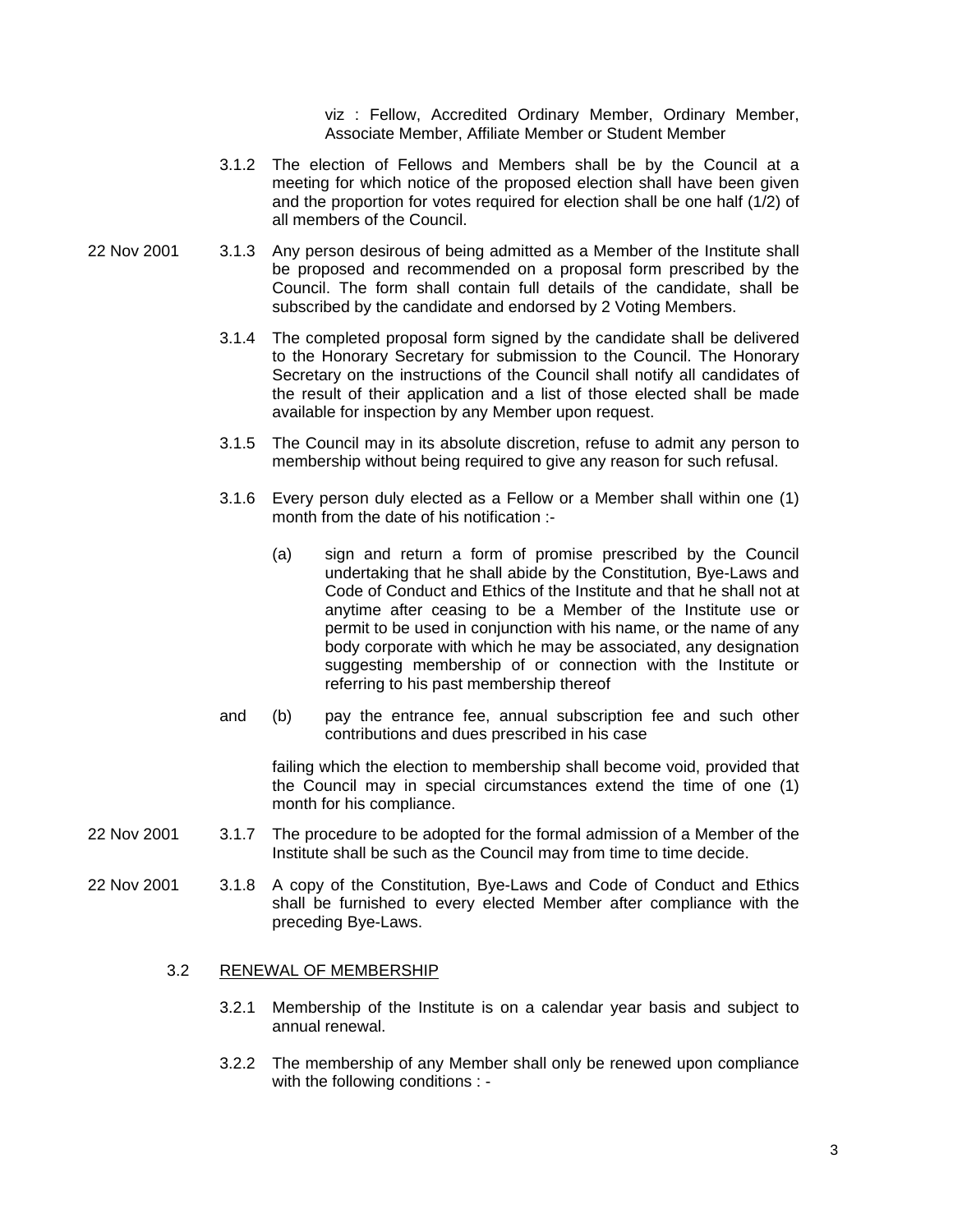|               |       | (a)                                                                                                                                                      | the Member has paid the annual subscription fee for his category<br>of membership as determined by the Council and approved at a<br><b>General Meeting</b>                                                                                                                                                                                    |                     |
|---------------|-------|----------------------------------------------------------------------------------------------------------------------------------------------------------|-----------------------------------------------------------------------------------------------------------------------------------------------------------------------------------------------------------------------------------------------------------------------------------------------------------------------------------------------|---------------------|
| 24 April 2003 | and   | (b)                                                                                                                                                      | the Member has completed, within an appropriate time frame, the<br>required minimum number of hours of Continuing Professional<br>Development. The determination of the appropriate time frame<br>and the required minimum number of hours of Continuing<br>Professional Development shall be as decided by the Council from<br>time to time. |                     |
| 6 Aug 2002    | and   | (c)                                                                                                                                                      | the Member (except for Affiliate Member) has taken out / renewed<br>the Compulsory Professional Indemnity Insurance for such sums<br>with such insurers and/or insurance brokers and on such terms<br>and conditions and with such exceptions as the Council may in its<br>absolute discretion have determined.                               |                     |
| 24 April 2003 | 3.2.3 | Every person duly elected as a member of the Institute has a duty<br>to fulfill the following Continuing Professional Development (CPD)<br>requirements: |                                                                                                                                                                                                                                                                                                                                               |                     |
|               |       |                                                                                                                                                          |                                                                                                                                                                                                                                                                                                                                               | Number of CPD Hours |
|               |       |                                                                                                                                                          | Category                                                                                                                                                                                                                                                                                                                                      | in 2 Calendar Years |
|               |       |                                                                                                                                                          | <b>Fellow Member</b>                                                                                                                                                                                                                                                                                                                          | 16 Hours            |
|               |       |                                                                                                                                                          | A considered $\bigcap$ and a construction of                                                                                                                                                                                                                                                                                                  | <b>0411-1-1</b>     |

 Accredited Ordinary Member 24 Hours Ordinary Member 32 Hours Associate Member 48 Hours Affiliate Member (Singapore based only) 32 Hours Student Member 60 Hours

- 3.2.4 The type of activities to be considered as Continuing Professional Development shall be decided by the Council from time to time.
- 24 April 2003 3.2.5 Any Member who fails to comply with the requisite minimum number of hours of Continuing Professional Development within the appropriate time frame as determined by the Council from time to time for the purpose of membership renewal may have his membership renewed upon such terms and conditions as may be imposed by the Council. Any Member who fails to comply with these terms shall not have his membership renewed subsequently.
- 6 Aug 2002 3.2.6 Any Member who fails to take out / renew the Compulsory Professional Indemnity Insurance when implemented shall not have his membership renewed and shall be suspended as a Member until he has taken out / renewed the said insurance, except for an Affiliate Member who has satisfied the Council that he is a non-practising estate agent and if approved, shall be subject to such terms and conditions as the Council deems fit.

# 3.3 AWARD OF HONOUR

3.3.1 The Institute shall where appropriate confer the following Awards of Honour on Fellows and persons who have contributed significantly to the interests and/or advancement of the Institute or the profession namely :-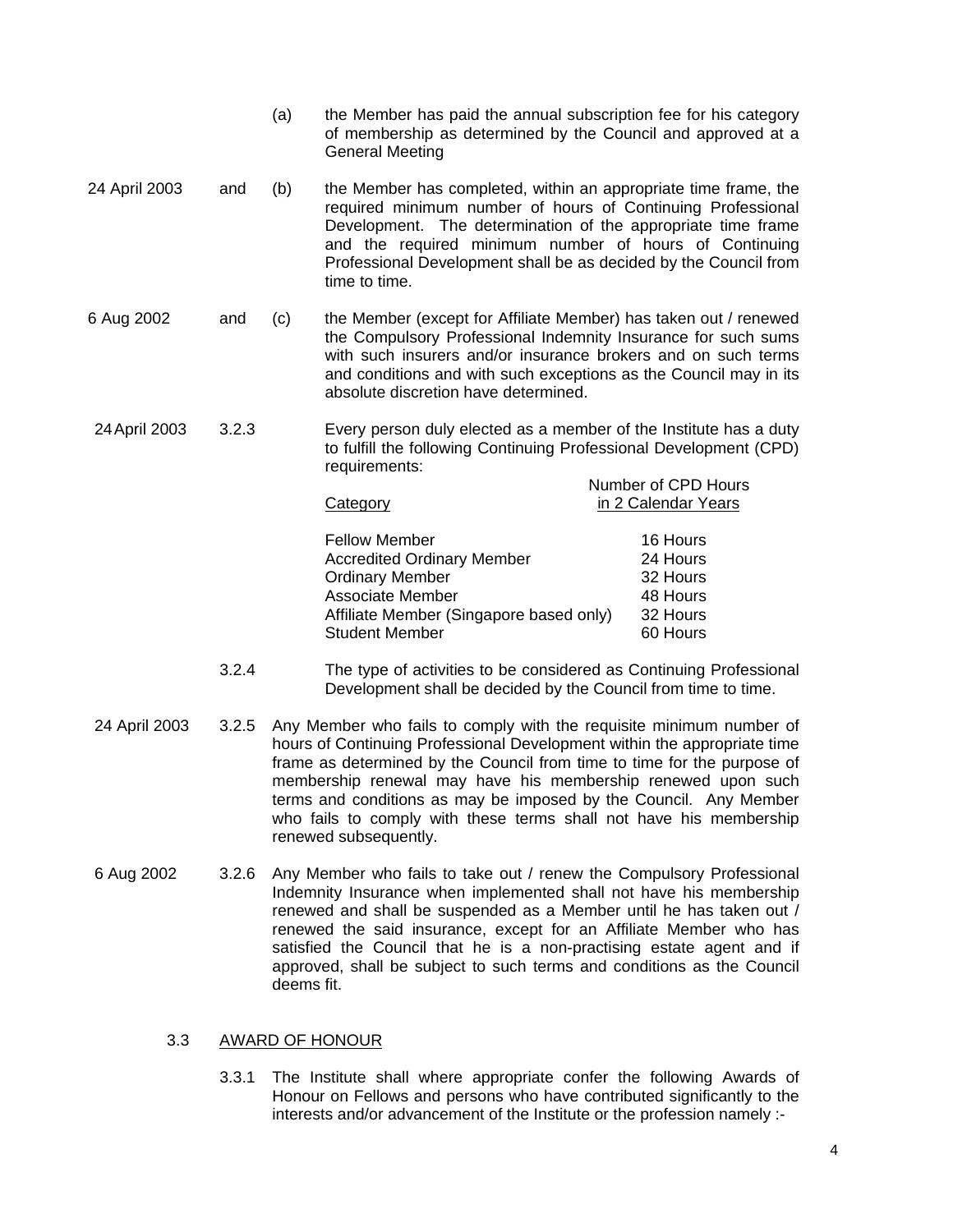- (a) Distinguished Fellow
- and (b) Honorary Fellow.
- 3.3.2 A recipient shall be entitled to more than one Award of Honour.
- 3.3.3 The Council shall lay down the detailed guidelines for the conferment of any Award of Honour.
- 3.3.4 Such Award of Honour shall be initiated by the Council who shall submit a motion for such proposal at a General Meeting of the Institute.
- 3.3.5 The motion shall contain the full details of the person proposed for the Award of Honour.
- 3.3.6 The motion for the Award of Distinguished Fellow to a Fellow shall be deliberated fully at the General Meeting of the Institute and a ballot shall be taken after the deliberation.
- 3.3.7 The ballot to be taken shall be limited to Voting Members present in person and shall exclude proxies.
- 3.3.8 If the results of the voting by ballot shall not comply with the requirements provided for in the Constitution the motion for the Award of Distinguished Fellow to a Fellow is deemed defeated.
- 3.3.9 The Council shall be the only authority to decide on the conferment of the Award of Honorary Fellow.

#### 3.4 CESSATION OF MEMBERSHIP

- 3.4.1 Member of the Institute shall cease to be a Member of the Institute under the following circumstances :-
	- (a) he has given notice in writing to the Honorary Secretary of his intention to resign as a Member of the Institute after all contributions and dues had been paid
- or (b) he has been expelled as Member of the Institute as decided by the Disciplinary Committee
- or (c) as an Ordinary Member admitted under terms and conditions prescribed by the Council under the Constitution has failed the Common Examination for House Agents or such examination for licensing purpose or has failed to upgrade himself to an Accredited Ordinary Member within the stipulated time frame
- or (d) as an Associate Member he has failed to upgrade himself to an Ordinary Member within the stipulated time frame
- or (e) as a Student Member he has failed to upgrade himself to an Ordinary Member within the stipulated time frame
- or (f) he has failed to pay his annual subscription within the stipulated time frame after suspension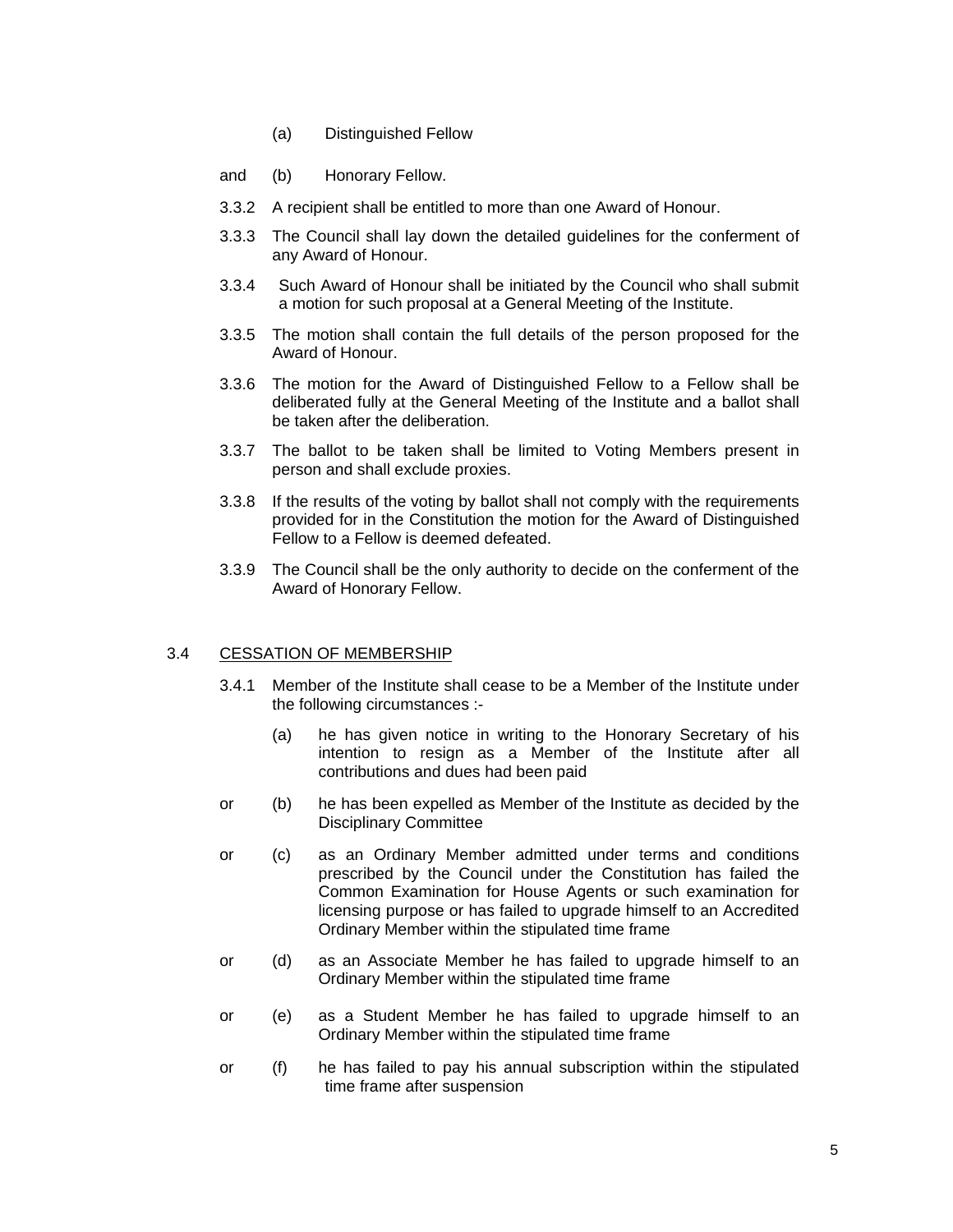- or (g) he has ceased to be a licensed House Agent or the proprietor, partner or director of a body corporate with a House Agent's License as the case may be or ceased to be employed or attached to a licensed House Agent
- or (h) on his demise
- or (i) for whatever reasons he ceases to be a Member.
- 3.4.2 The Council shall notify the Comptroller of Property Tax or such other Authority charged with the licensing of estate agents of the person who ceased to be a Member of the Institute.

#### 3.5 SUSPENSION OF MEMBERSHIP

- 3.5.1 Any Member of the Institute shall be suspended as a Member of the Institute under the following circumstances :-
	- (a) he has been suspended as a Member of the Institute as decided by the Disciplinary Committee
- or (b) he has failed to pay his annual subscription fee within the stipulated time frame
- 6 Aug 2002 or (c) he has failed to attend a meeting of the Institute for formal admission
	- or (d) he has failed to comply with the required minimum number of hours of Continuing Professional Development.
	- 3.5.2 The Council shall notify the Comptroller of Property Tax or such other Authority charges with the licensing of estate agents on the person who is suspended as a Member of the Institute.

# **4.0 MEMBER FIRM**

- 4.1 Any body corporate whose principal licensees are Voting Members of the Institute and all estate agents, directly employed or otherwise, of the body corporate are Members of the Institute may apply to the Institute to register its body corporate as a Member Firm.
- 4.2 In the application for registration as a Member Firm the applicant must complete such application form as the Council shall prescribe.
- 4.3 The Council may in its absolute discretion refuse to register any body corporate as a Member Firm without being required to give any reason for such refusal.
- 4.4 The Council shall upon approval of the registration of a body corporate as a Member Firm shall enter the name of the Member Firm in the Register of Member Firms.
- 4.5 The Council shall delete the name of the Member Firm from the Register of Member Firms if :-
	- (a) any of the principal licensees of a Member Firm ceases to be a Member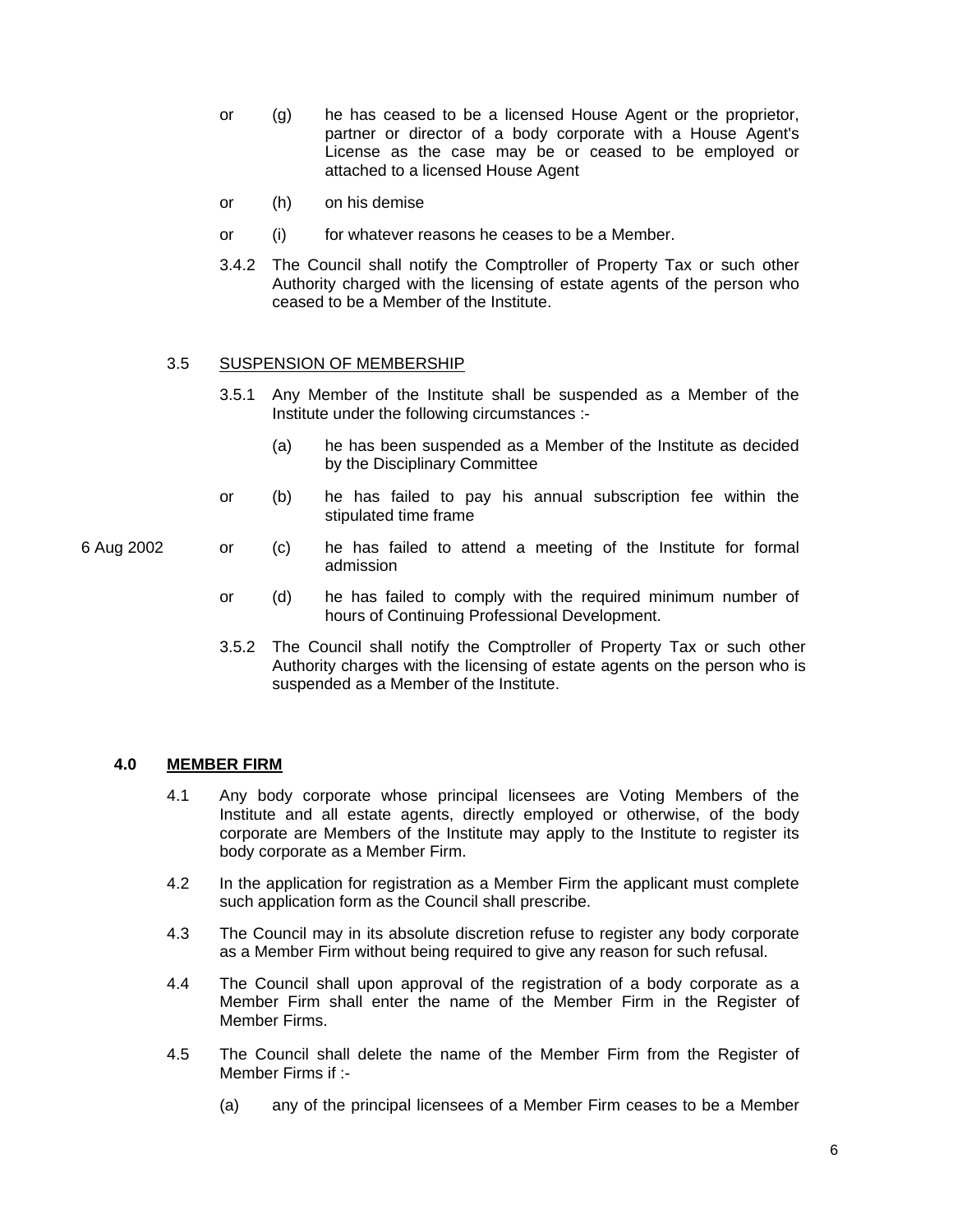of the Institute or has his membership suspended in accordance with these Bye-Laws

- or (b) any of its estate agents, directly employed or otherwise, who has resigned, is suspended or ceased to be a Member of the Institute
- or (c) any of the principal licensees of a Member Firm is fined by a Court of Law for a sum of \$2,000.00 or more and/or jailed for a criminal offence
- or (d) the Member Firm no longer possesses a valid House Agent's Licence
- or (e) the name of the Member Firm is changed
- or (f) the Member Firm is de-registered or struck-off or wound up either voluntarily or otherwise
- or (g) the Member Firm becomes dormant for two (2) consecutive years
- or (h) the Member Firm becomes insolvent
- or (I) any of the principal licensees of a Member Firm is made a bankrupt.
- 4.6 The Council shall have power to reinstate a Member Firm that has been deleted from the Register of Member Firms.
- 4.7 A Member Firm shall have no voting rights and shall not be eligible to stand for office either itself or through its proprietor, partners or directors.
- 4.8 A Member Firm shall be entitled to receive professional news, changes in government policies, regulations, legislators and such other professional and related materials and promotion from the Institute which it has received same from the Authorities, Government Departments, Statutory Bodies and other allied professional bodies.
- 4.9 A Member Firm shall be allowed to participate at its own costs and expenses in any :-
	- (a) trade and/or professional visits to allied professional Bodies overseas
- and (b) dialogue with overseas visitors on trade and/or professional visits in Singapore
- and (c) trade and/or professional exhibitions locally or overseas which the Institute may organise, sponsor or approve.
- 4.10 A Member Firm is entitled to use the description "Member Firm, Institute of Estate Agents" together with the Institute's logo in full below or next to the name of the body corporate in all its letterheads, stationeries, name cards, folders and corporate gifts.
- 4.11 Any principal licensee who is a Member of the Institute but his body corporate is not a Member Firm shall not be allowed to use the description "Member Firm, Institute of Estate Agents" in full or in acronym or in any form which may convey the impression that the body corporate is a Member Firm of the Institute with or without the Institute's logo and shall be subject to disciplinary proceedings under the Constitution, Bye-Laws and Code of Conduct and Ethics and the penalties as provided for in the Constitution, Bye-Laws and/or Code of Conduct and Ethics.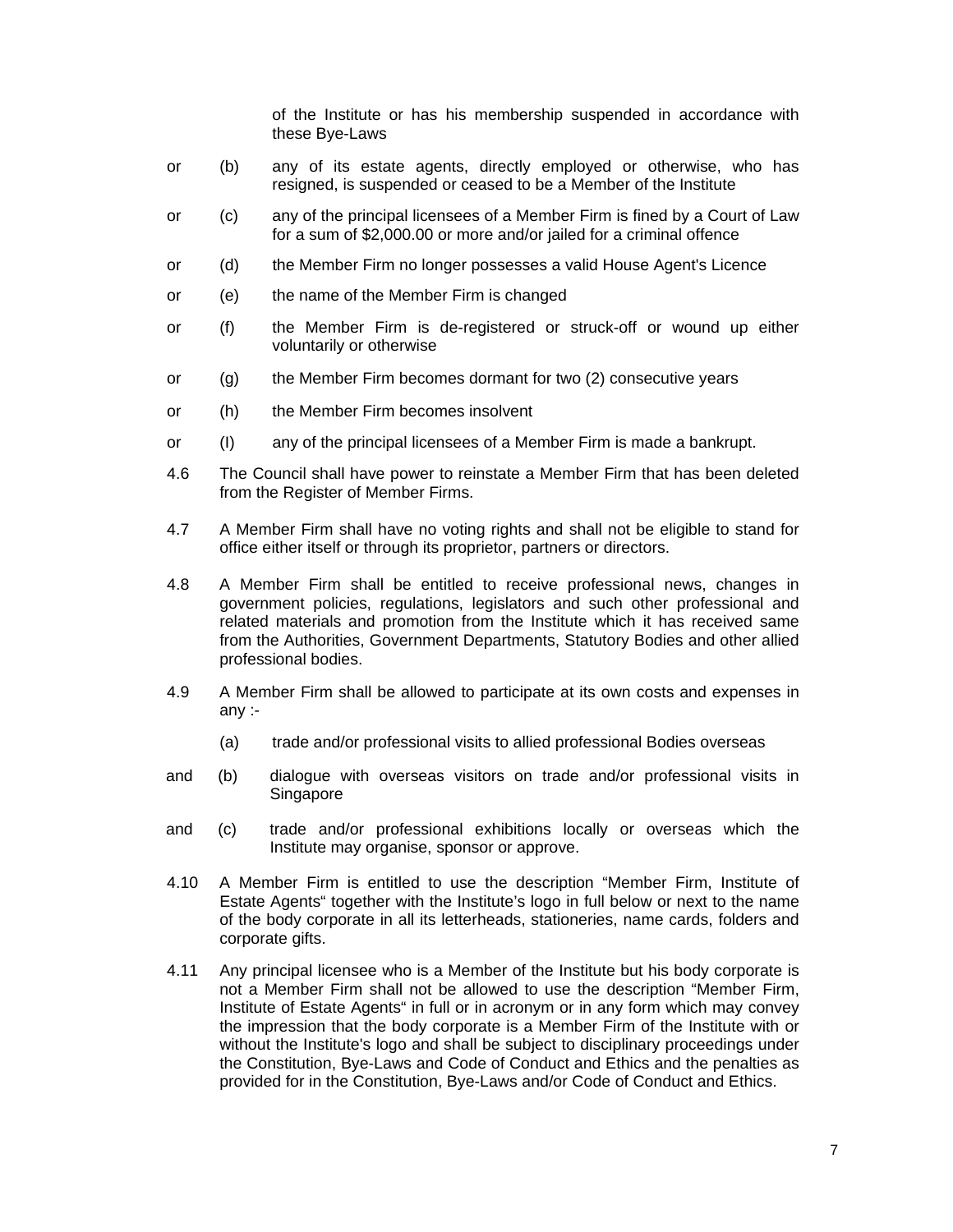# **5.0 DIPLOMA AND CERTIFICATE**

- 5.1 Every Fellow and Member shall, upon first payment of the monies due from him under theses Bye-Laws or within a reasonable time thereafter receive a Diploma appropriate to his category of membership in respect of the current year and shall so long as he remains a Member of the Institute be entitled to retain his Diploma upon compliance with the conditions for annual renewal.
- 5.2 Every Diploma issued shall be in such form as the Council may from time to time determine and shall be the property of the Institute. In the event of cessation of membership the Diploma shall be returned to the Institute failing which this shall be recoverable on demand.
- 5.3 Every Member Firm shall upon registration or within a reasonable time thereafter receive a Certificate of Registration and shall as long as it remains a Member Firm be entitled to retain its Certificate of Registration.
- 5.4 Every Certificate of Registration issued shall be in such form as the Council may from time to time determine and shall be the property of the Institute. In the event, the Member Firm is deleted from the Register of Member Firms, the Certificate of Registration shall be returned to the Institute failing which this shall be recoverable on demand.

# **6.0 EXAMINATION**

6.1 The Council may cause to be held examinations for candidates seeking to be elected to Fellow or Member and for such other purposes as the Council may determine.

# **7.0 CODE OF CONDUCT AND ETHICS**

- 7.1 The Council shall prepare a Code of Conduct and Ethics which shall bind all Members.
- 7.2 The Council shall from time to time, at its absolute discretion, amend the Code of Conduct and Ethics to reflect changed circumstances, norms, and standards of practice. The decision of the Council shall be final unless reversed at a General Meeting.
- 7.3 Any Member who shall breach any of the provisions of the Code of Conduct and Ethics shall be referred to a Disciplinary Committee which shall investigate into the alleged breach and impose the appropriate penalty.
- 7.4 All Member Firms shall be required to forward a copy of the Code of Conduct and Ethics to their clients if requested to by their clients.
- 7.5 All Members including Distinguished Fellows, Honorary Fellows and Members who have been suspended shall be bound by the Code of Conduct and Ethics.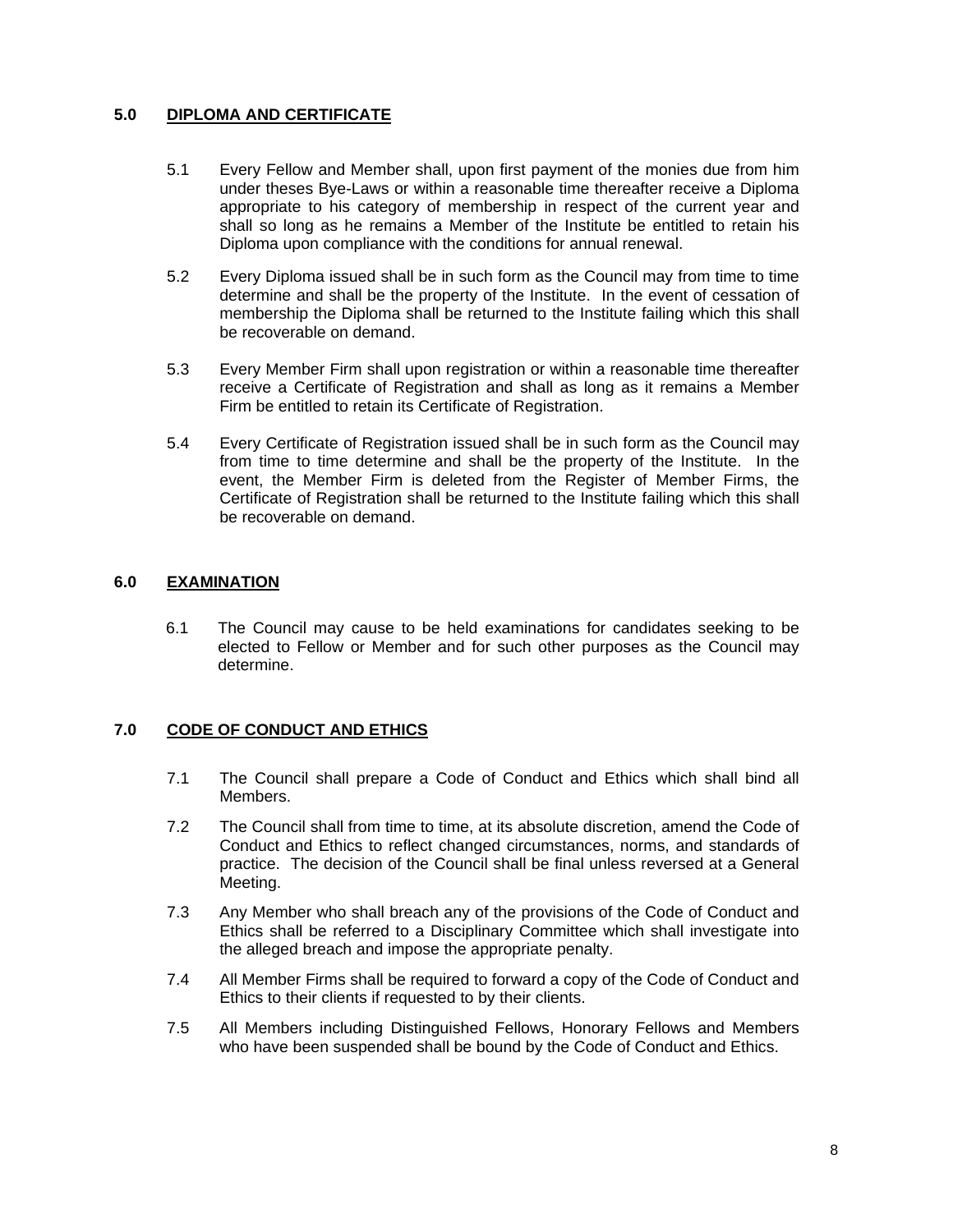# **8.0 DONATION AND BEQUEST**

8.1 The Council shall keep a record of the names of all persons who have made donation and bequest in cash or in kind to the Institute.

### **9.0 PROPERTY OF THE INSTITUTE**

- 9.1 The property and effects or the income or the revenue derived from voluntary contributions or donations of Members or otherwise acquired shall not be used in making any dividends, gifts, division or bonus unto or between Members and this is hereby expressly prohibited and no proposition in contravention of this Bye-Law shall be entertained by the Council or by any meeting of the Members of the Institute.
- 9.2 The Council shall have the power to grant from time to time as it may think fit, the use of the Institute's premises or part thereof to any person who may be desirous of delivery of lectures on subjects connected with the objects of the Institute or for such other purposes as shall be approved by the Council.

# **10.0 LIBRARY**

- 10.1 The Council shall look into the establishment of a library for the use and reference by Members of the Institute.
- 10.2 In the establishment of a library the Council shall have the power to :-
	- (a) obtain books on subject relevant to the profession from donation or by purchase or on loan
- and (b) propose either a one time levy or establish a Library Fund which proposal must be approved with or without amendment by Members at a General Meeting convened for the purpose
- and (c) transfer part of the Institute's Fund into a Library Fund
- 10.3 The Council shall lay down the rules governing the use of the library and the books in the library.

# **11.0 SEAL OF THE INSTITUTE**

- 11.1 The Institute shall have a seal which shall be in a form as determined by Council and shall contain the name of the Institute.
- 11.2 The Institute's seal shall be affixed to all Diplomas and Certificates which shall be issued by the Institute to its Members and Member Firms in the presence of the President and the Honorary Secretary.
- 11.3 Other than affixing the Institute's seal to all Diplomas and Certificates the seal shall not be affixed to any deed or writing or document except at a meeting of the Council or by its authority.